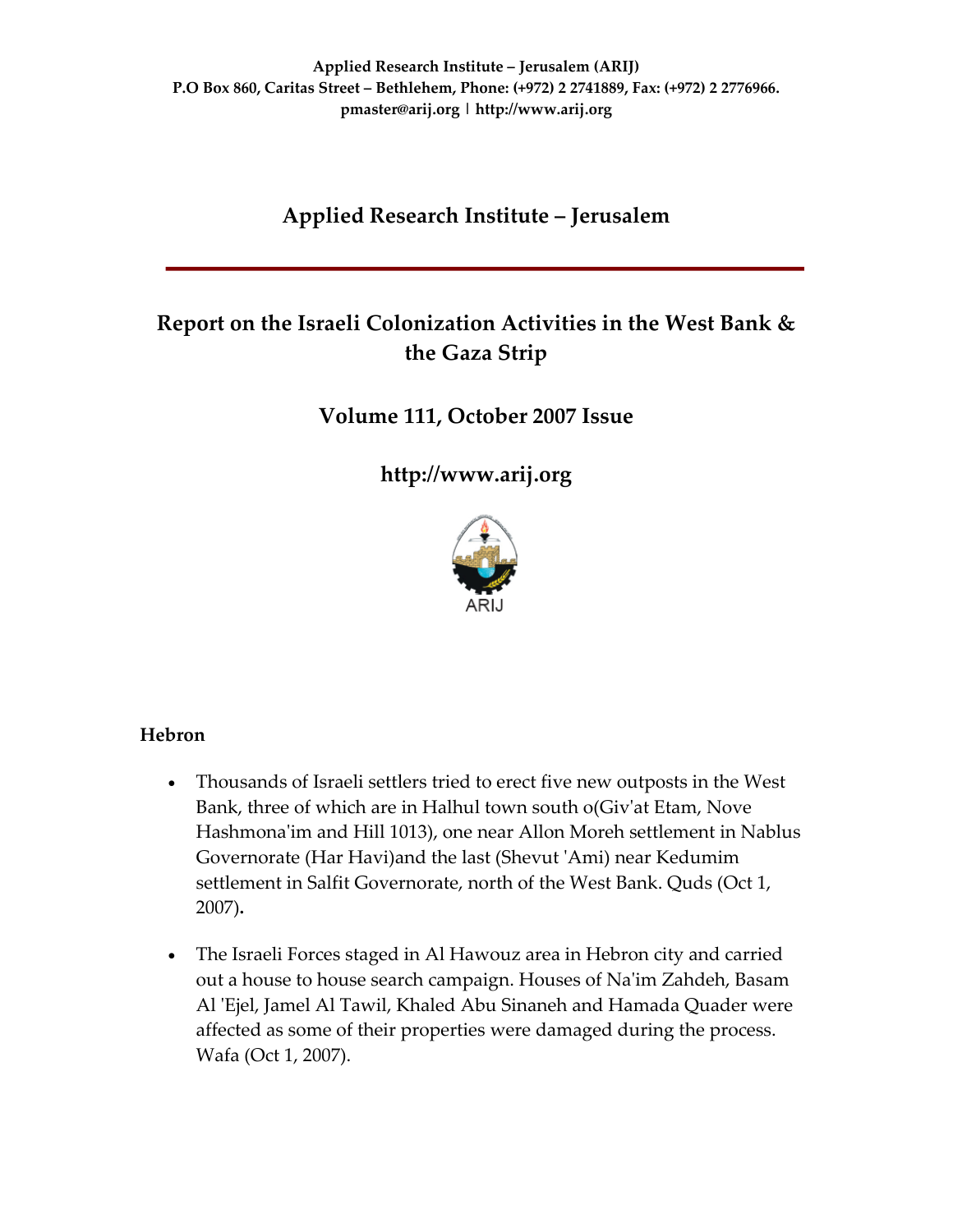- The Israeli settlers closed the road between Salameh Hamlet and Dura town; whereby, the IOF searched a number of Palestinian houses in Al Sheikh neighborhood and Bʹir Al Mahjar area west of Hebron city, causing severe loses. Wafa (Oct 10, 2007).
- The IOF invaded Yatta town south of Hebron city and searched the houses of Talab Abu Fanous Sanaydeh and his sons Ibrahim, Muhammad and Issa, causing severe damages to the properties. Wafa (Oct 18, 2007)**.**
- The IOF staged into Halhul town north of Hebron city and searched houses owned by Mufid Al Wahsh, Yaser ʹAnaty and Hasan Al Janazreh causing damages to properties. Quds (Oct 18, 2007).
- The Israeli civil administration demolished barracks and houses constructed by Israeli settlers near Qiryat Arbaʹ settlement in Hebron for being illegally constructed in the area. Quds (Oct 18, 2007).
- Israeli settlers of Susiya settlement south of Hebron Governorate aggressed on Palestinian residents while they were harvesting their Olive trees in Al Samuʹ town south of the governorate. Quds (Oct 19, 2007).
- The Israeli army continue to occupy the four-storey building of Issa 'Ayish Abu Mayala near the Ibrahimi Mosque in Hebron city. The building is being used as a military post by the army. Wafa (Oct 24, 2007).
- The Israeli authorities notified 6 Palestinian owners to stop construction at their houses under the pretext of being built without licenses. Houses are located in Al Baq'a, Al Bureh and Al 'Adaseh areas near Qiryat Arba' settlement east of Hebron city and belong to Hassan Badir Jaber, Emad Muhammad Badir Jaber, Hani Salim Fadel Badir Jaber, Faraj Ibrahim Fadel Jaber, ʹAdel Rashid Khader Jaber and Anwar Sultan. Wafa (Oct 25, 2007).
- The Israeli bulldozers demolished the tents and the barracks of Tmazim Al Nafakhm Abu Saʹdoun and Ghabara families in Qassa hamlet west of Idhna town in Hebron Governorate in an attempt to force them to evacuate their lands and properties. Wafa (Oct 29, 2007) .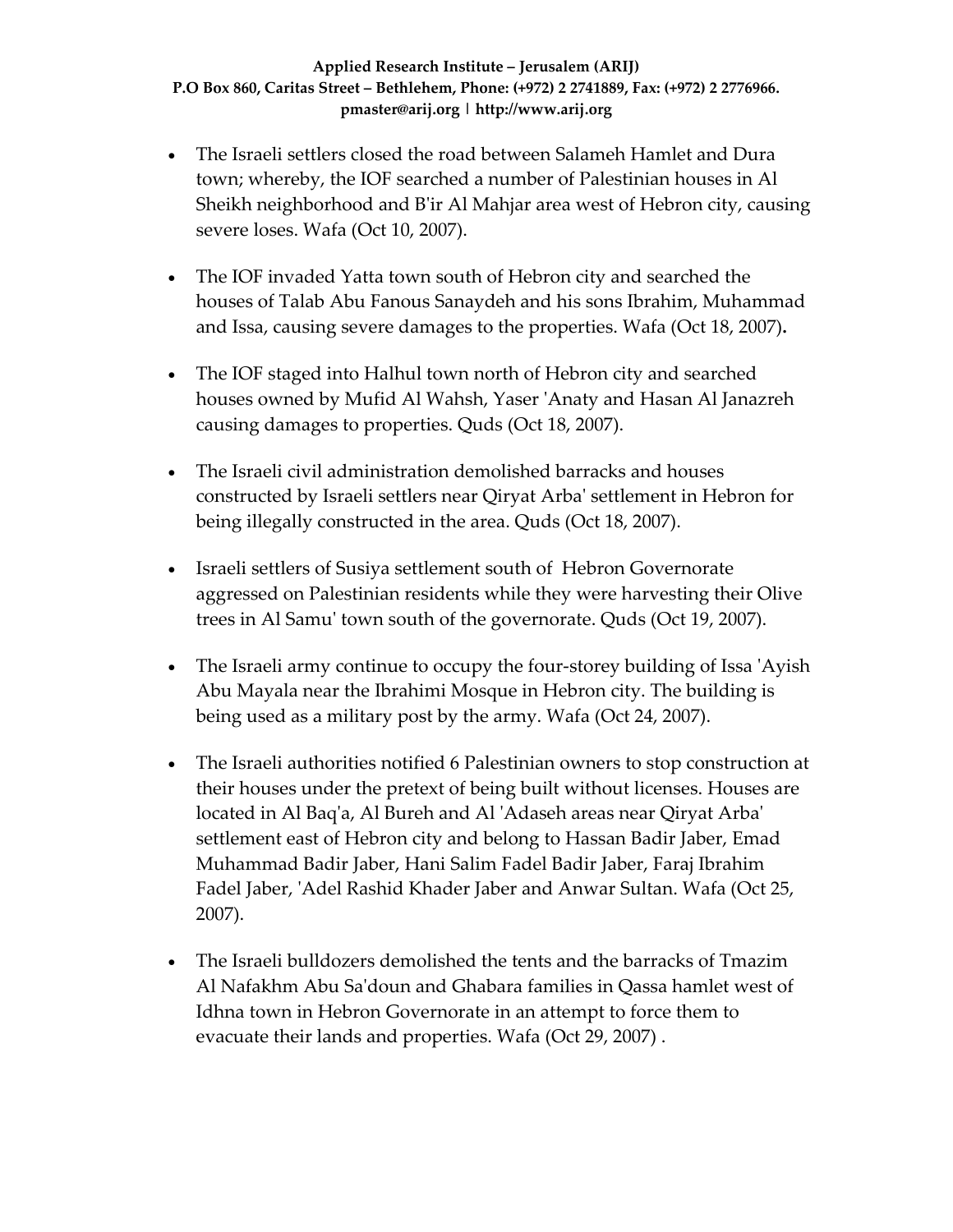## **Ramallah**

- The Israeli army stormed into Al Khansa' women society in Al Bireh town and caused severe damages to the place. Quds (Oct 23, 2007).
- More than 50 Israeli settlers from Talmon settlement located west of Al Mazra3ʹa Al Qiblyeh village, northwest of Ramallah city aggressed on a number of Palestinian houses in the village and tried to set fire into the Olive orchards in the village. Among the owners, the following were known: Hani Nabhan and Mahmud Al ʹAbed Jabril. Quds (Oct 28, 2007).
- The Israeli Forces broke into five commercial complexes and buildings in Ramallah city and caused damages to the shops. Wafa (Oct 31, 2007).

## **Bethlehem**

- The IOF constricted a temporary checkpoint at Husan's village entrance west of Bethlehem city and restricted Palestinian access. Wafa (Oct 16, 2007).
- The Israeli Forces erected a temporary checkpoint on the way to Al Container checkpoint connecting south of the West Bank with its north and detained Palestinians heading to their destinations for hours. Wafa (Oct 18, 2007).
- The Israeli Army aggressed on the house of Hamza Jamal Thawabteh in Beit Fajjar town south of Bethlehem city and detained family members into one room for 13 hours. Quds (Oct 19, 2007).
- Israeli settlers of Bitar 'Illit settlement aggressed on Palestinian residents of Husan village west of Bethlehem city and severely hurt Amin Ahmad Mahmud Hamamreh. Wafa (Oct 20, 2007).
- Israeli settlers of Bitar 'Illit tried to take over agricultural lands in 'Ein Faris area in Nahhlin village west of Bethlehem city. Wafa (Oct 21, 2007).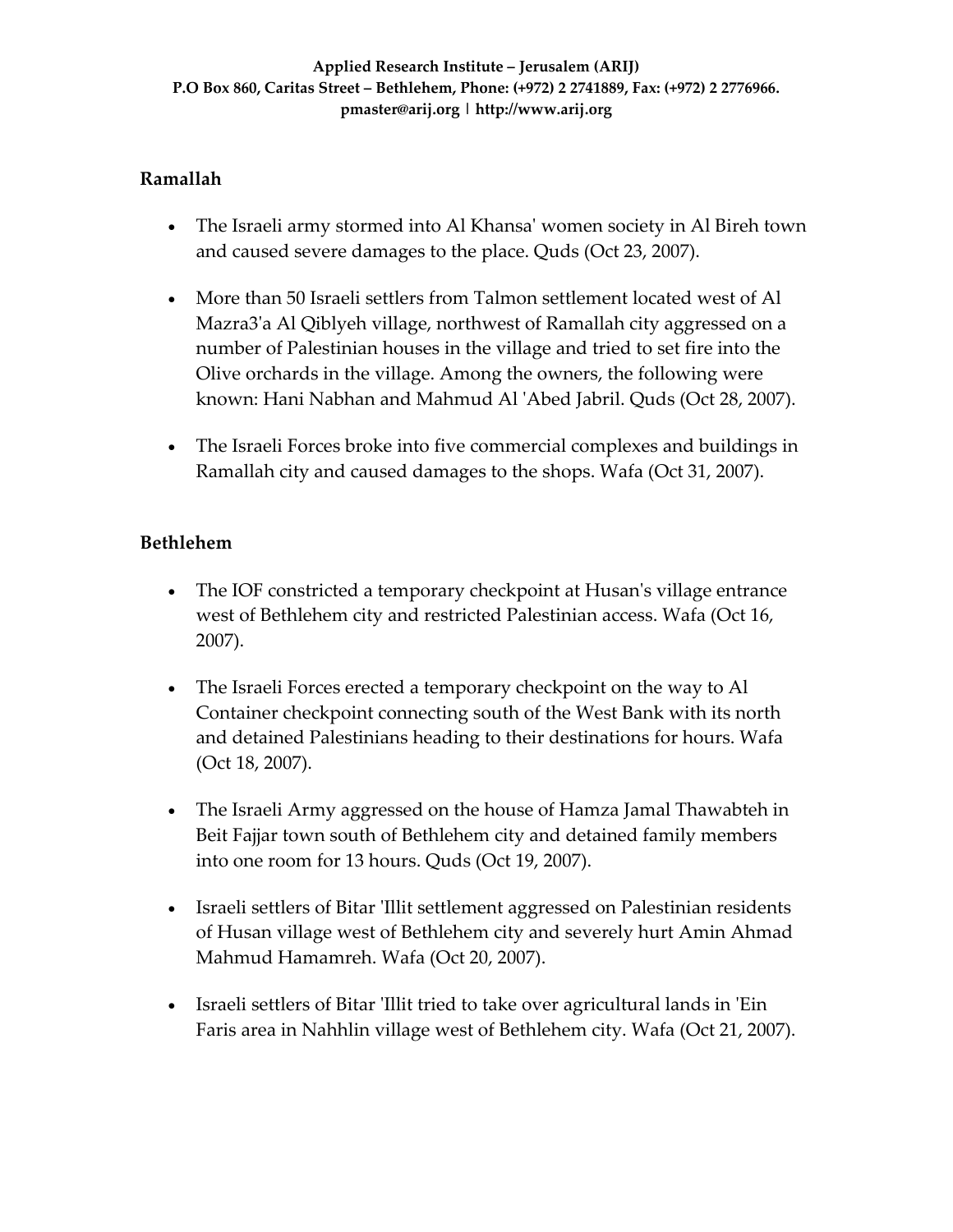- The IOF dynamited the main entrance, doors and destroyed the furniture of Ibrahim Al Afandi house in Al Duhaisha refugee camp. Quds (Oct 21, 2007).
- The Israeli settlers of Bitar 'Illit west of Bethlehem city erected a road on 120 dunums of lands which connects the settlement with lands owned by Wad Fukin and Husan villages in an attempt to expand the settlement's borders. Destroyed lands were planted with Olives, Almonds and Vines and belong to Sukar, ʹAttiya and Hamid families. Quds (Oct 24, 2007).

## **Salfit**

- The IOF took over the four-storey residential building owned by Ahmad Saleh Ibdah in Marda village north of Salfit governorate and turned it into military post. Wafa (Oct 16, 2007).
- The Israeli bulldozers razed vast areas of lands known as the "sun and moon caves" located north of Bruqin village west of Salfit city in an attempt to construct new Israeli factories in the area of Barqan Industrial Zone. Wafa (Oct 20, 2007).
- The Israeli Forces handed resident ʹAbed Allah Muhammad Daoud a military warning to demolish his commercial store among other residents to demolish their houses in Haris village west of Salfit under the pretext that the houses were built without licenses. Maan news (Oct 27, 2007).

#### **Nablus**

- Hundreds of Israeli settlers uprooted Almond trees and demolished agricultural rooms owned by Najeh Muhammad Odeh and Sameh Muhammad Daglas planted in the lands of the Israeli evacuated settlement of Homesh. Quds (Oct 2, 2007).
- The Israeli Army invaded Bizariya village north of Nablus city, razed lands and erected earth mounds on the road leading to the historical hill on the eastern part of the village. In addition, the IOF constructed several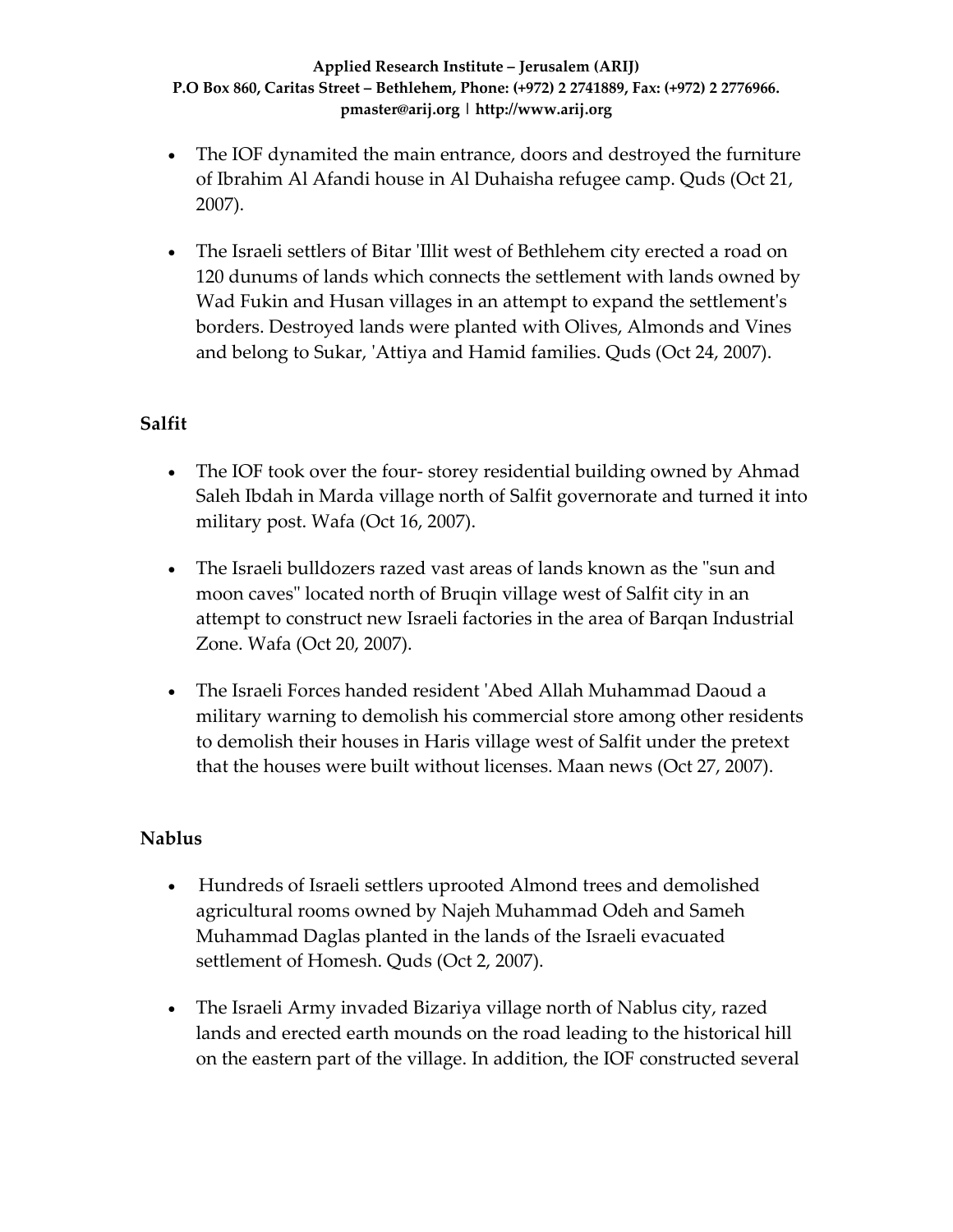numbers of caravans, water tanks and military watch towers on a hilltop overlooking the village. Wafa (Oct 2, 2007).

- The IOF erected temporary checkpoint on Al Bathan-Nablus road and hindered Palestinian access in and out of Nablus city. Wafa (Oct 8, 2007).
- The Israeli Army dismantled two or three buildings near Kidumim settlement near Nablus which were constructed by the Israeli Army. Quds (Oct 9, 2007).
- The IOF restricted Palestinian movement at Za'tara checkpoint on Nablus-Salfit junction and detained Palestinian residents for hours. Wafa (Oct 14, 2007).
- The IOF detained Palestinian students, workers and inhabitants at Yizhar and Jit‐ Sura checkpoints south and southwest of Nablus city for hours. Wafa (Oct 14, 2007).
- The IOF constructed a military watch point on the northern Mountain of Nablus city. Wafa (Oct 15, 2007).
- The Israeli Forces took over the house of Bulous Hawash and a residential building owned by Abu ʹAdnan Al ʹAmoudy in Ksheka Street in Nablus city and detained its residents in one room. Wafa (Oct 16, 2007).
- The IOF closed Huwwara checkpoint south of Nablus city and hindered Palestinian access in and out of the city. Wafa (Oct 17, 2007).
- The Israeli Army dynamited the house of 'Abed Allah Hawash in Nablus city after planting it with explosive devices. Quds (Oct 17, 2007).
- The Israeli army aggressed on Palestinian landowners in Zuwwata village northwest of Nablus city while harvesting their Olive trees. Quds (Oct 21, 2007).
- The Israeli settlers of Ellon Moreh aggressed on Palestinian landowners in ʹAzmout village located east of Nablus city while harvesting their Olive trees. Quds (Oct 24, 2007).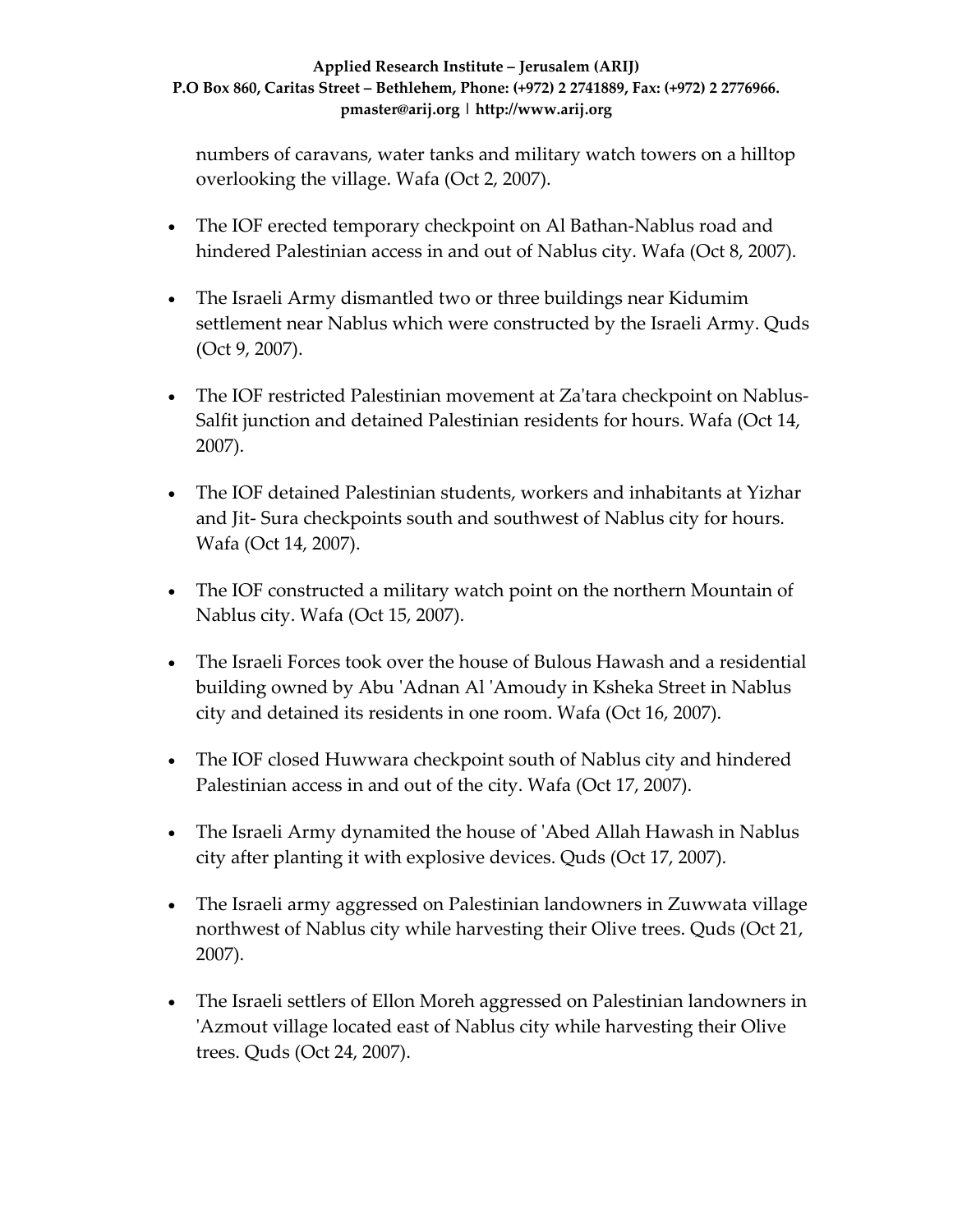- The Israeli settlers returned to the evacuated outpost "Shevut 'Ami" west of Nablus city after being evacuated by the IOF several times before. Quds (Oct 25, 2007).
- The IOF broke into the solidarity committee in Nablus city, destroyed properties and caused damages and loses to the properties. Quds (Oct 28, 2007).
- The IOF closed the main entrance of Jama'in village south of Nablus city with cement blocks. Wafa (Oct 29, 2007).
- Israeli settlers of Ellon Moreh settlement northeast of Nablus city aggressed on the Palestinian farmers in Salim, Deir Al Hatab and ʹAzmout villages east of Nablus city while harvesting their Olive trees planted in 200 dunums of lands. Wafa (Oct 30, 2007).

## **Jerusalem**

- The Samaria and Judea (Shai) District Police will move its headquarter to the controversial E‐1 area, which links Jerusalem with the West Bank settlement of Maʹaleh Adumim, by the end of this year, regardless of whether or not the United States approves. Police headquarter is technically within Maʹaleh Adumimʹs municipal borders. When relocating the police headquarter from Ras Al ʹAmoud area the site will be used to construct new housing units for the settlers. Haaretz (Oct 1, 2007).
- The Israeli Chief Commander of the West Bank Ghadi Shamin Alof issued the military order # (**07/19/T**) to confiscate 1128 dunums of lands in Abu Dis, Al Nabi Musa, Al Khan Al Ahmar and ʹArab Al Sawhira in an attempt to erect a road in the Maʹaleh Adumim area. Quds (Oct 5, 2007).
- The Israeli bulldozers which belong to the Israeli Ministry of Tourism are razing lands and digging areas in Wadi El Dam (Blood area) between Beit Hanina, Bir Nabala and Beit Iksa villages northwest of Jerusalem city. Quds (Oct 10, 2007).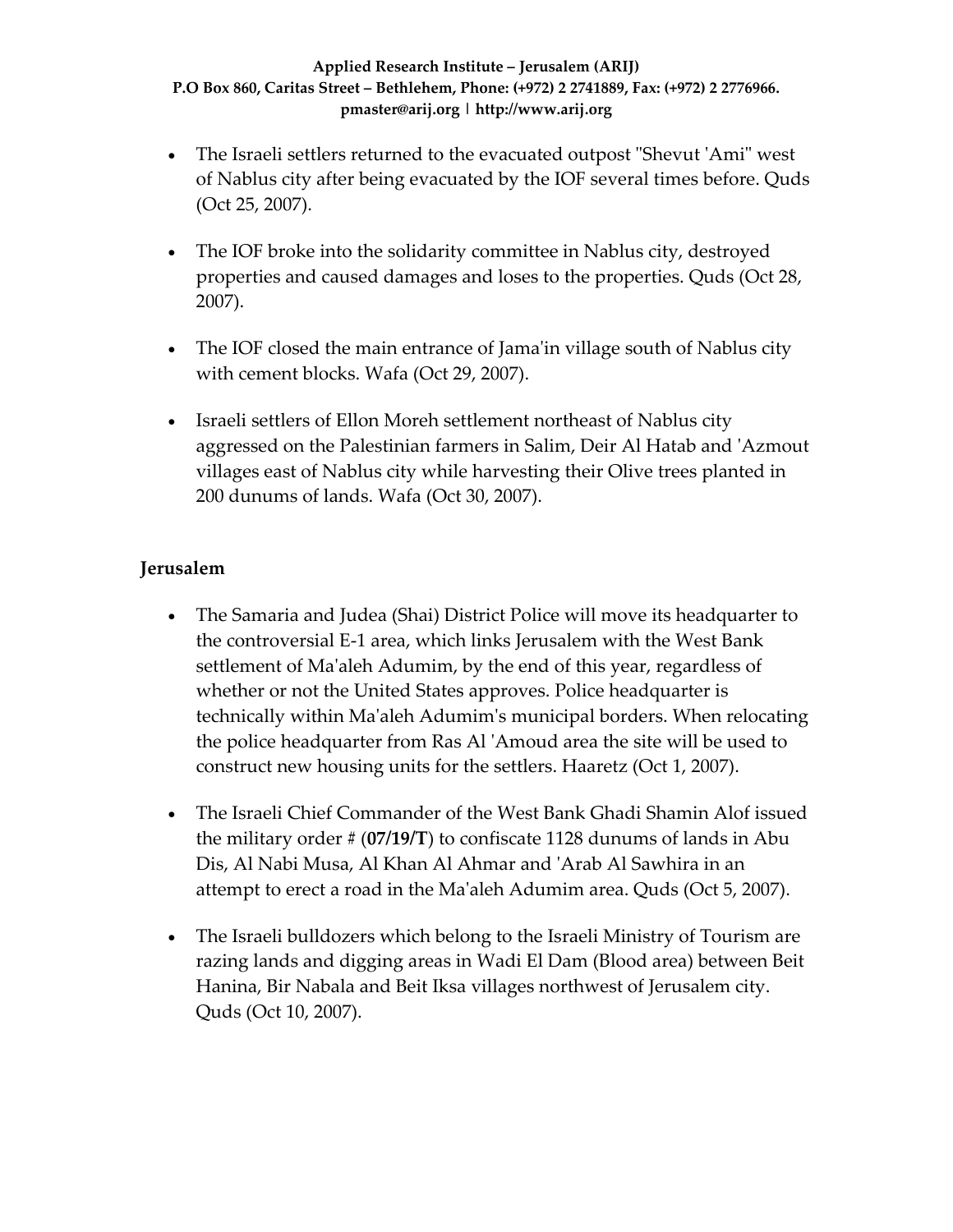- The Israeli bulldozers tried to raze part of a school garden in Ras Shehada Mountain in Shuʹfat camp and set bench marks near the garden for the purpose of constructing the Segregation Wall. Quds (Oct 10, 2007).
- The Israeli settlers of Galitziya School are carrying out building activities over Al Sabra market between the **Church of the Holy Sepulcher** and Al Aqsa Mosque which belongs to the Islamic Waqf. Quds (Oct 10, 2007).
- The Israeli authorities resumed excavation works at Bab Al Maghriba area to construct the iron bridge near Al Aqsa Mosque. Quds (Oct 15, 2007).
- The Israeli committee for planning and construction gave the green light to the colonial plan in Silwan neighborhood in Jerusalem and Israeli settlers will continue to occupy the houses of Younatan and Maragha in the area. Arabs48 (Oct 16, 2007).
- The Israeli Mayor of Jerusalem Municipality **Uri Lupolianski** agreed on marketing 20,000 new housing units located within the Palestinian neighborhoods in Jerusalem city. Quds (Oct 17, 2007).
- The Israeli Chief Commander of the West Bank Ghadi Shamin Alof issued the military order # (**07/35/T**) to confiscate 387 dunums of lands in Abu Dis, Al 'Ezariya and At Tur to erect a new road as an alternative road for Palestinians. The road comes as a substitute to the Israeli bypass Road number 1. Quds (Oct 17, 2007).
- An Israeli committee agreed on the 95 meters long and 2.5 meters wide bridge which is being constructed in Al Maghriba gate area. Quds (Oct 18, 2007).
- The Israeli Supreme Court agreed on demolishing the five-storey residential building  $(2000 \text{ m}^2)$  in Shu'fat area. The Court claims that the family exceeded the allowed area for building. Quds (Oct 19, 2007).
- The Israeli Reconciliation Court charged resident 'Ayed Kanestiro with a NIS 117,000 as a penalty to be paid to the Israeli committee "Keren Kayemet" claiming that Mr. 'Ayed caused loses to the committee while closing the door which separates his house from their wedding hall in the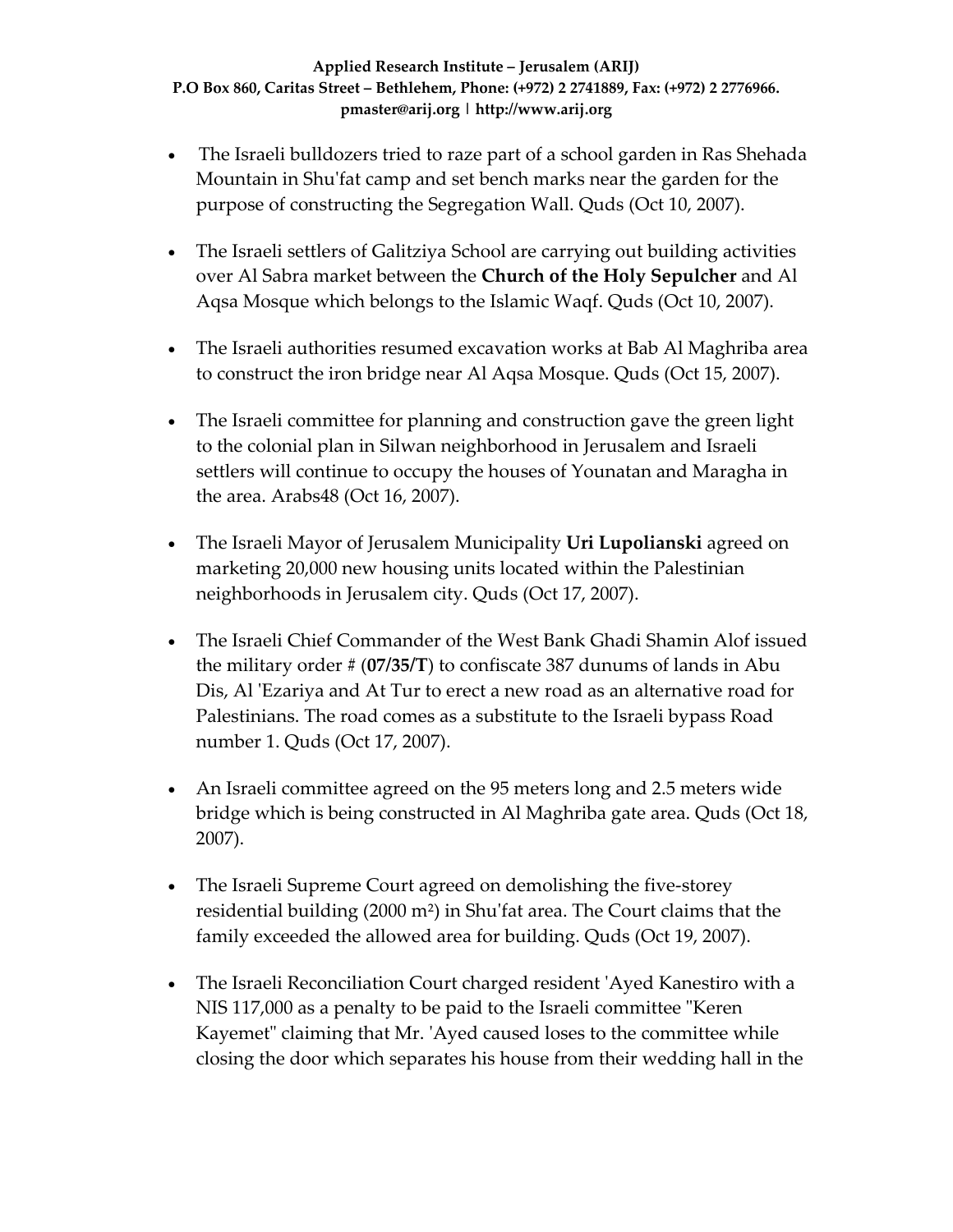old city of Jerusalem . Not forgetting to mention that hall was confiscated from Mr. Kanestiro's property some time ago. Quds (Oct 31, 2007).

## **Tubas**

• The Israeli Ministry of Environmental Protection hindered Palestinian farmers from grazing their Sheep in Al Tabaqa, Al Maleh and Al Burj areas in the northern valleys and threatened them of confiscating their sheep if they continue to use the lands for grazing purposes. Wafa (Oct 2, 2007).

## **Qalqiliya**

- The Israeli Forces closed the entrances of Al Dabʹa, Ras Tira, Wad Al Rasha and ʹArab Al Ramadin villages east of Qalqilyah city with earth mounds and road blocks. Wafa (Oct 8, 2007).
- The Israeli Army completely demolished the house of Bashir Khadug in Qalqilyah city. Wafa (Oct 15, 2007).
- The Israeli Forces evacuated 60 boys and girls from the illegal outpost of Shvut Ami, near Kedumim in Qalqilyah governorate. Jpost (Oct 16, 2007).
- The IOF surrounded the houses of Faris Zimary and Ja'far Sami 'Odwan in Kafr Thulth town east of Qalqilyah city and detained them for hours. Wafa (Oct 28, 2007).

## **Jenin**

- The Israeli army staged into B'ir Al Basha village in Jenin and searched a number of Palestinian houses causing severe damages to the properties. Among the affected owners, the following were known: Ghanam Abu Nidal, Nizar Ghawadreh, Amjad Ghanam, Shadi Mirshid and ʹAbed El Rahman Ghawadreh. Quds (Oct 2, 2007).
- The Israeli government is planning to create a trade area over 1700 dunums of land which will cost NIS 2.5 milliard at Al Jalama checkpoint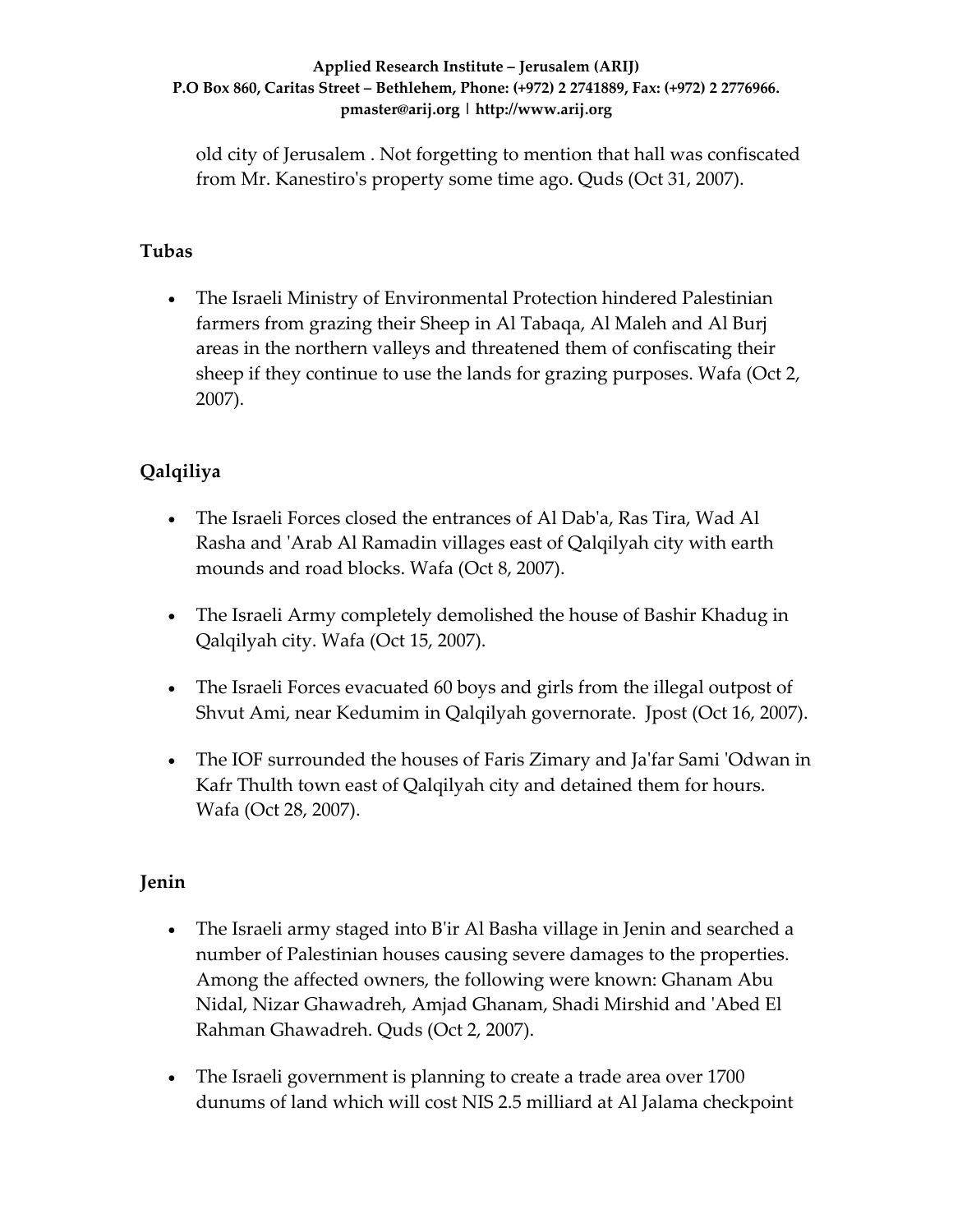area between Jenin and . This trade area will include factories, markets, and stores and will be free from taxes. Quds (Oct 9, 2007)**.**

- The Israeli Forces staged into B'ir Al Basha village in Jenin and took over the houses of Nizar Ghawadreh and ʹAbed El Rahman Saleh Ghawadreh and threatened to demolish the houses if dwellers donʹt evacuate them. Quds (Oct 10, 2007).
- The IOF staged into Qabatiya town south of Jenin city and searched the houses of ʹAbed El Fatah Khazimiya and Qusai Nazal in the town. Some of the properties were damaged as the Israeli army was carrying out the house-search. Quds (Oct 19, 2007). he Israeli Forces staged into Jenin city and aggressed on the houses and commercial stores causing loses and damages to the properties. In addition, the Israeli Army set fire into a number of Olive trees in Rummana village west of Jenin city. Wafa (Oct 20, 2007).

### **Gaza**

- The Israeli Army shelled on Palestinian houses in Beit Lahya town north of the Strip and in Al Farahin area east of Khan Yunis governorate causing damages and loses to the properties. Wafa (Oct 4, 2007).
- The Israeli bulldozers staged into Al Fukhary area east of Khan Yunis and razed at least 20 dunums of agricultural lands and uprooted fruitful trees. Quds (Oct 4, 2007).
- The Israeli bulldozers staged into Al Shaja'iya neighborhood in the area of Al Mintar crossing point and razed lands. Quds (Oct 7, 2007).
- The Israeli bulldozers razed agricultural lands near the Agricultural School in Beit Hanoun and caused damages to the properties. Quds (Oct 11, 2007).
- The Israeli bulldozers invaded Al Masdar town east of Deir El Balah city and aggressed on some Palestinian houses. The IOF also razed 20 dunums of lands planted with Olives, Almonds, Vine and Citrus and hindered landowners from accessing their lands. Itʹs worth mentioning that the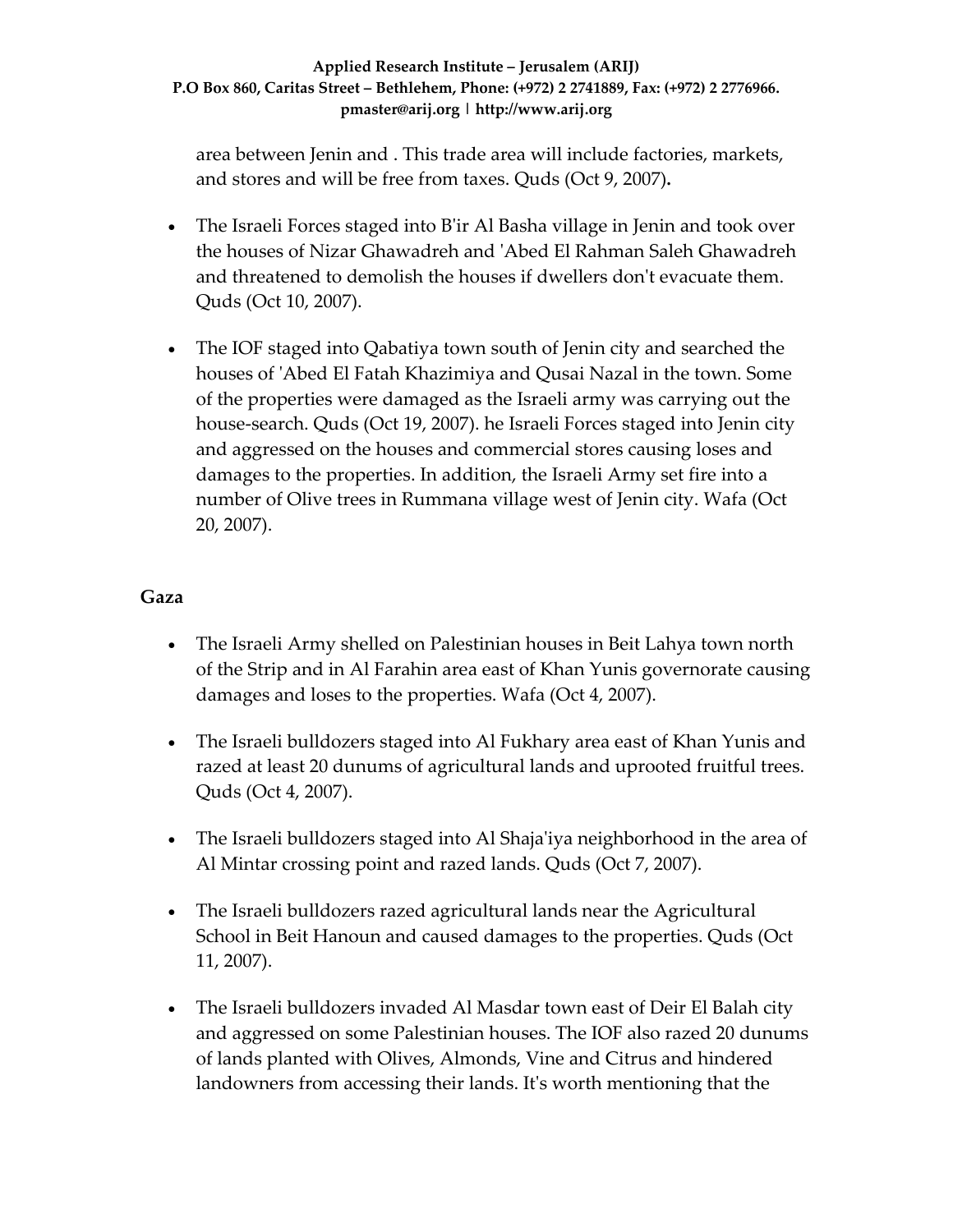bulldozers also caused severe damages to the infrastructure. Wafa (Oct 11, 2007).

- The Israeli Forces razed lands in Al Masdar town east of Deir El Balah which belong to Ayman Al Masdar, Muhammad Abu ʹAtawy and Abu Shihada family. Quds (Oct 12, 2007).
- The IOF shelled on the electricity and phone networks in Al Farahin area east of Khan Yunis city causing damages to the properties. Wafa (Oct 17, 2007).
- The Israeli bulldozers uprooted more than 500 Olive, Citrus and Palm trees in Al Farahin area in Khan Yunis governorate, demolished the two‐ storey house of Muhammad Shaʹban Abu Daqa and caused damages to the nearby houses of Muhammad Qdaih, Saʹed Qdaih, ʹAdnan Abu Daqa, ʹAbed El Hadi Abu Daqa and the house of the martyr ʹAbed el Ghani Abu Daqa. Wafa (Oct 17, 2007).
- The IOF staged into Juhr El Deik area northeast of Al Burij refugee camp, razed agricultural lands and took over the houses of Habash and Abu Hajer families and turned them into military posts. Quds (Oct 17, 2007).
- In a report issued by the agricultural committee in Gaza assured that the last Israeli incursion into Beit Hanun area which took place on the 10<sup>th</sup> and 11th of October 2007, caused the destruction of 25000 fruitful trees. Quds (Oct 20, 2007).
- The Israeli Army shelled on the residential buildings in Abraj Al Nada in Beit Hanun, causing damages to the apartments. Wafa (Oct 21, 2007).
- The governor of Khan Younis assured that the IOF razed 30 dunums of lands planted with Olives, fruits and vegetables owned by the families of Abu Daqa, Abu Latifa and Qdah during the last incursion to Al Farahin area. The IOF also demolished the green houses, the agricultural rooms and the infrastructures in the area. Quds (Oct 22, 2007).
- The Israeli bulldozers razed vast areas of Al Shawa lands east of Beit Hanun area and detained tens of landowners in Al Basha lands. Wafa (Oct 23, 2007).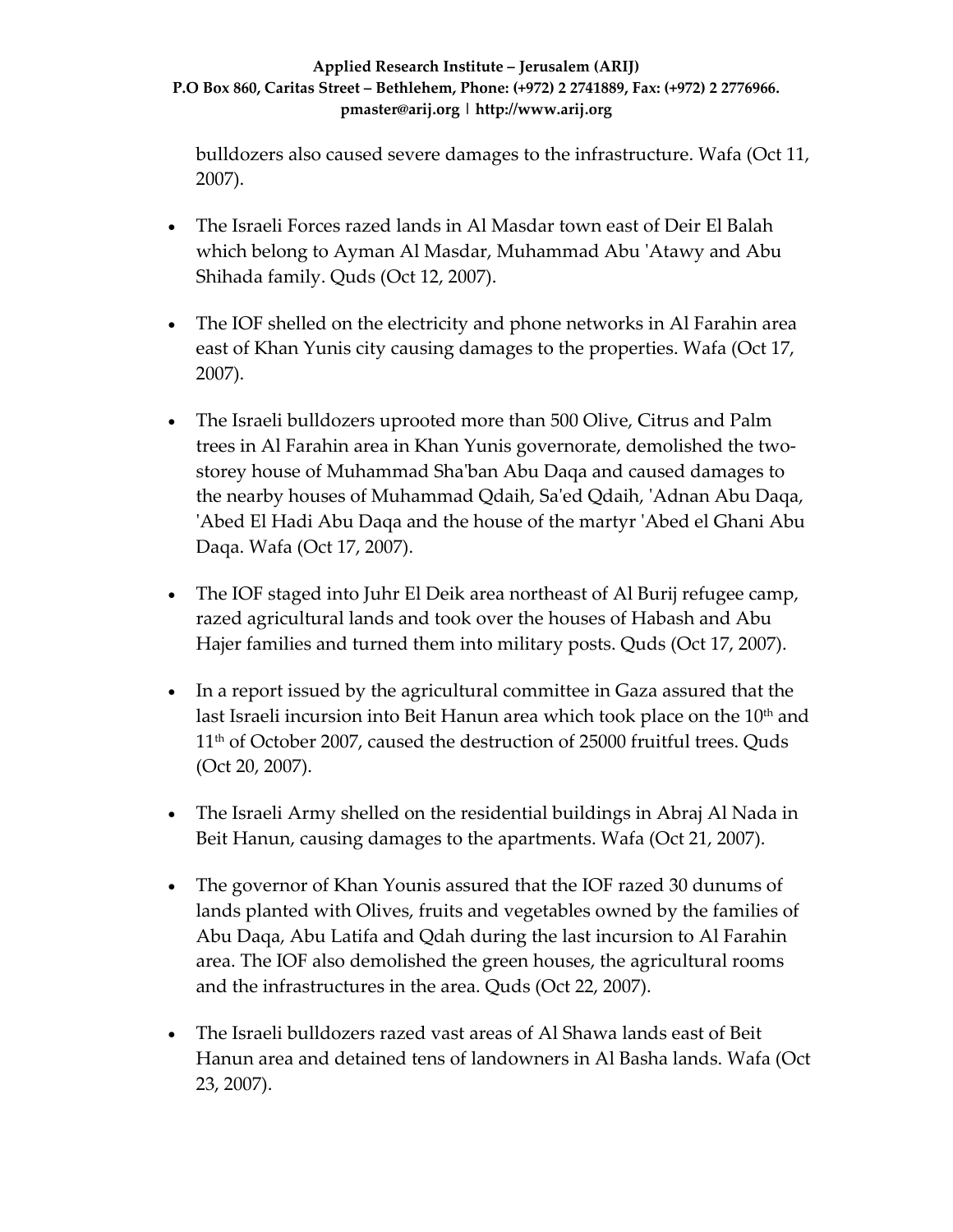- The Israeli bulldozers razed 100 dunums of agricultural lands east of Beit Hanun. Quds (Oct 24, 2007).
- The IOF destroyed two houses in Al Qarara area east of Khan Younis which belong to Abu Sabt and Al Sumairy families. Quds (Oct 28, 2007).
- The IOF shelled on a house owned by 'Abed Al Latif Radwan east of Jabalya town north of the Strip and caused severe loses and damages to the properties. Quds (Oct 31, 2007).

## **Jericho**

• The Israeli authorities notified resident 'Abed Allah Salameh 'Ibayat in Fasayel El Fuqa north of Jericho city of their intention to demolish his house claiming that it was built without proper licensing; In addition, the Israeli Authorities also handed out the only school in Al Fasayel El Fuqa village a military order to demolish the school. Wafa (Oct 22, 2007).

## **Tulkarm**

• The IOF staged into Tulkarm city and searched a number of Palestinian houses causing severe damages to the properties. Among the owners, ʹAnan Muhammad Sarhan. Quds (Oct 21, 2007) .

## **Others**

- **T**he Israeli Supreme Court agreed to delay the demolition of 5 houses in the West Bank due to the appeals handed by the Saint Eve organization claming that the houses were built without licensees. Quds (Oct 5, 2007).
- According to the Israeli Land Administration assured that has constructed 6100 housing units in the West Bank during the year 2006. Quds (Oct 11, 2007).
- More than 3600 Palestinian houses constructed over 800,000 dunums of lands in the unrecognized villages in the Negev are threatened of